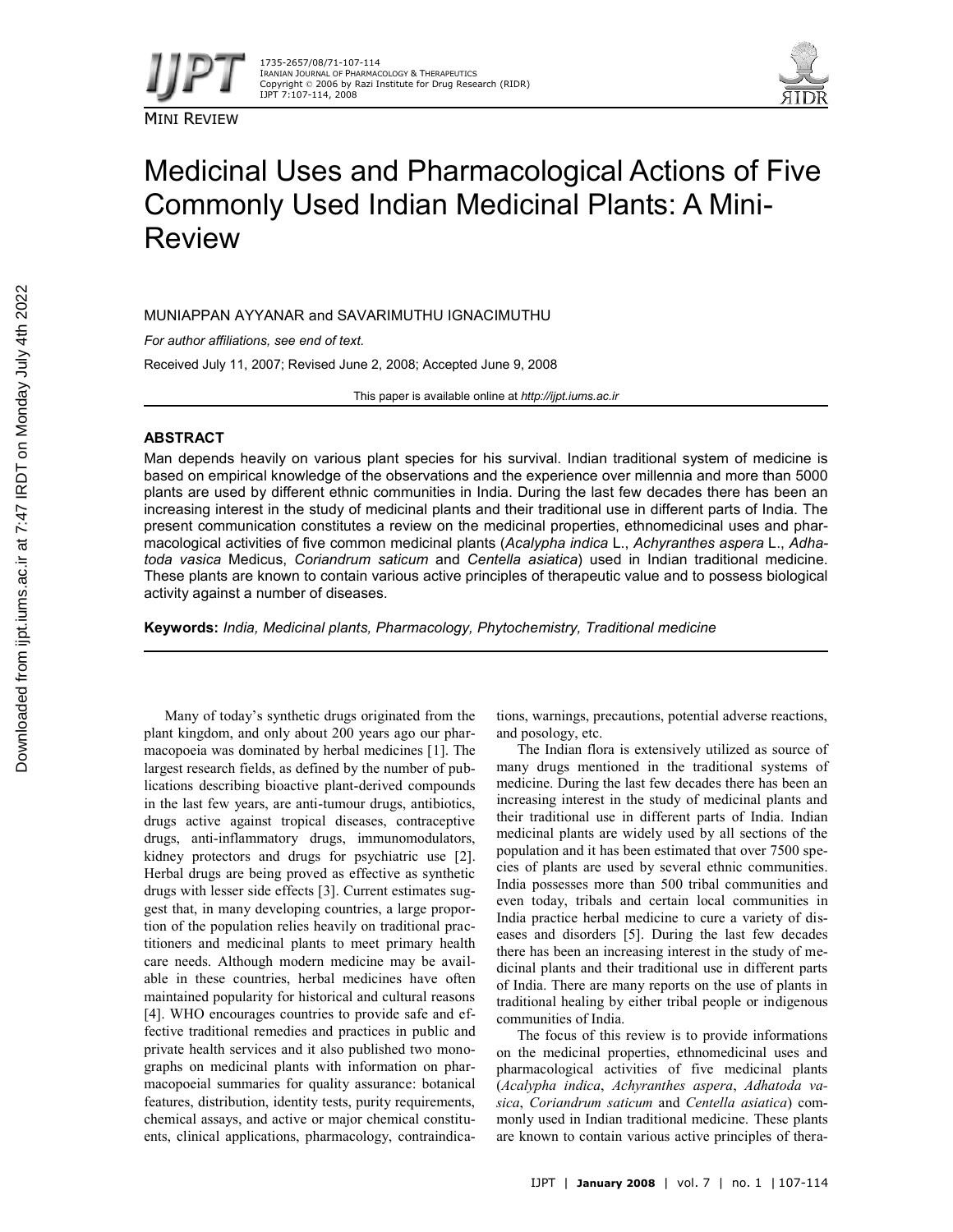peutic value and to possess biological activity against a number of diseases. No comprehensive account on these plants is available as a review except for *Adhatoda vasica* [6]. NCBI (Pubmed) and Medbioworld databases were used for the collection of pharmacological activities. As well as, ethnomedicinal information was extracted from the book on Dictionary of Indian Folk Medicine and Ethnobotany [7] and some related publications which are published on the ethnobotanical aspects. The medicinal properties and plant characteristics were collected from the published books on Indian Medicinal Plants and Indian Materia Medica.

# *ACHYRANTHES ASPERA L. (Prickly Chaff-Flower, Amaranthaceae)*

An erect and much branched diffuse herb found throughout India along roadsides and waste places. The plant is acrid, bitter, thermogenic, expectorant, revulsive, carminative, digestive, stomachic, laxative, anodyne, depurative, anthelmintic, diuretic, linthontripic, sudorific, demulcent, haematinic and anti-inflammatory [7,8]. The plant is an indigenous medicinal plant of Asia, South America, and Africa and is commonly used by traditional healers for the treatment of fever, especially malarial fever, dysentery, hypertension, diabetes [9] and asthma [10]. The ash of the plant yields a large quantity of potash and it is used in asthma and cough. The whole plant is reported to be useful in indigenous system of medicine for the treatment of renal dropsy, bronchial affections and leprosy [7].

The leaves have been used for centuries in ethnomedicine for varied medicinal purposes [11]. Since time immemorial, it is in use as folk medicine. It holds a reputed position as medicinal herb in different systems of medicine in India. For example the various ethnic communities in India used the different parts of this plant to treat cold, cough, dysentery, eye complaints, headache, liver complaints, piles, rheumatism, scabies, burns, skin diseases, poison bites, toothache, stomachache spleen enlargement, pneumonia and kidney troubles [7,8,12-14].

#### *Pharmacological activities of Achyranthes aspera*

Chakraborthy et al [9] have assessed the leaves for chemopreventive activity and suggested that, the leaf extract and the non-alkaloid fraction were valuable antitumor promotors in carcinogenesis. Gokhale et al [15] reported that the ethanolic extracts of the plant possessed anti-inflammatory and anti-arthritic properties and supported the rationale behind the use in treating inflammatory conditions as claimed in the traditional Indian system of medicine. The anti-inflammatory activity of an alcohol extract of the plant was further evaluated by Vetrichelvan and Jegadeesan [16] on carrageenin-induced hind paw oedema and cotton pellet granuloma models in albino male rats. The aqueous and methanolic extracts of the whole plant showed significant dose-related hypoglycaemic effect in normal as well as diabetic rabbits [17].

The composite extract of root of this plant possessed an immobilizing factor that probably reduced motility by causing sperm non-viability by disrupting the membrane architecture of the sperm cell and it proved that the plant possessed potential contraceptive spermicidal activity in vitro [18]. Decoctions of the plant have cardiovascular toxicity [19]; saponin isolated from the plant has cardiac stimulant activity [20] and extract of the whole plant have abortifacient property [21].

The leaves of this plant played a role in changes in serum thyroid hormone concentrations and glucose levels in male rats and they concluded that the leaf extract of this plant can be both prothyroidic and antiperoxidative in nature and may be used for the treatment of hypothyroidic subjects after standardization of the dose [22]. Immunomodulatory activity of the plant on the elicitation of antigenspecific murine antibody response was reported by Vasudeva et al [23]. The methanolic extract of leaves of the plant have anti-fertility activity and increased pituitary and uterine wet weights in ovarectimized rats, which might be exploited to prevent unwanted pregnancy and control the ever-increasing population explosion [24]. Vasudeva and Sharma [25] studied the ethanolic extract of the root for anti-fertility activity in proven fertile female albino rats and showed that, the extract possessed both anti-implantation and abortifacient activity and also exhibited estrogenic activity tested in immature ovarectimized animals.

Ethanolic extract of the plant also reduced sperm counts, weight of epididymis, serum level of testosterone and testicular activity of 3-beta-hydroxysteroid dehydrogenase, while motility of the sperm and activity of the HMG CoA reductase were not affected [26]. The cholesterol level in the testis, incorporation of labelled acetate into cholesterol, 17-ketosteroids in urine and hepatic and fecal bile acids were also increased and the results suggested that the plant caused reproductive toxicity in male rats by suppressing the synthesis of androgen.

# *ACALYPHA INDICA L. (Indian Acalypha, Euphorbiaceae)*

An erect, annual herb found profusely throughout the plains of India as a weed. The plant is bitter, acrid, expectorant, purgative, emetic, gastrointestinal irritant and diuretic. It has been reported to be useful in treating pneumonia, asthma, rheumatism and the decoction of the leaves is useful in scabies, earache, syphilitic ulcers and snakebites [7,8]. A drug named Anna Pavala Sindhooram (APS), used in Sidha system of Indian medicine for the prevention and reversal of the atherosclerotic disease was prepared in combination of nine plants as ingredients including *Acalypha indica* [27]. Tribal communities in India used various parts of this plant for the treatment of diseases such as asthma, cough, dog bite, rheumatism, earache, scabies, scorpion bites snake bites and sting of centipedes, burns and eczema [7,8,12- 14]. In homoeopathy, the plant is used to treat severe cough, haemoptysis and incipient phthisis, gastrointestinal and respiratory problems [28]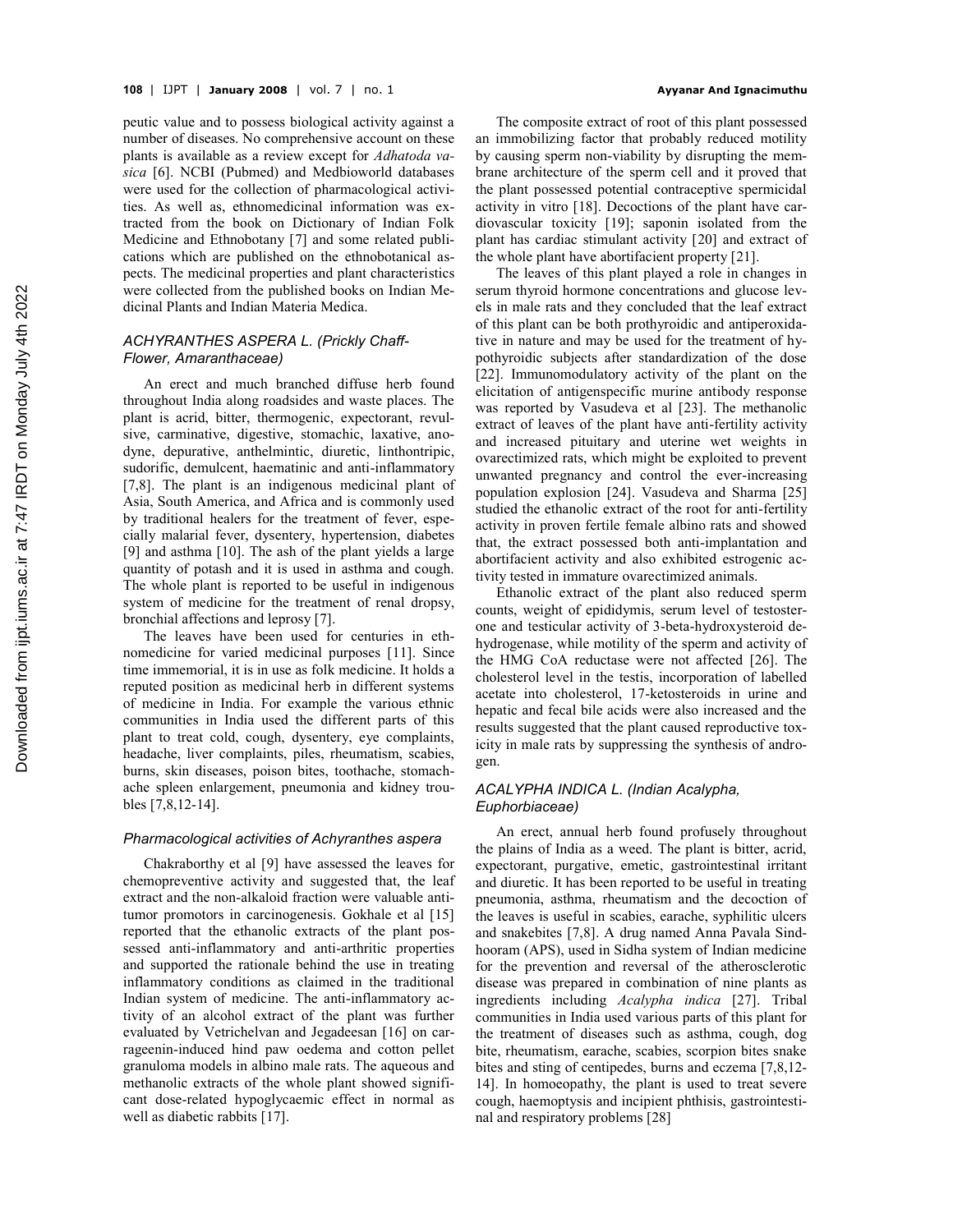#### *Pharmacological activities of Acalypha indica*

The ethanol leaf extract was found to significantly reduce the viper venom induced necrotic and haemorrhagic lesions and this proves that the plant possesses potent snake venom neutralizing properties [29]. 10% w/v of the extract of whole plant shows wound healing activity in rats [30]. Hiremath et al tested the four successive solvent extracts of the whole plant for postcoital antifertility activity in female albino rats. Among the four extracts tested at two different doses, the petroleum ether and ethanol extracts of the plant was found to be most effective in causing significant antiimplantation activity and the antifertility activity was reversible on withdrawal of the treatment of the extracts. The leaf extract of the plant showed significant antibacterial activity and highest inhibition zone was observed against *Aeromonos hydrophylla* and *Pseudomonos aeruginosa* [31].

# *ADHATODA VASICA MEDICUS (Malabar Nut/Vasaka, Acanthaceae)*

It is a shrub growing throughout India especially in lower Himalayan ranges. The plant is antiperiodic, astringent, diuretic and purgative. It is a highly valued Ayurvedic medicinal plant used for the treatment of asthma, cough, bronchitis and tuberculosis [7,8] and the flowers, leaves and root are possessed antispasmodic property. The tubercular activities were reported by researchers' quite early [32,33]. It has been used as herbal medicine in treating a wide variety of diseases in India and the leaves of the plant are the main source of drug preparation. For example, the source of the drug 'vasaka', is well known in the indigenous system of medicine for its beneficial effects, particularly in bronchitis [34].

Traditionally, *A. vasica* has been used for the treatment of bronchial disorders such as acute and chronic cough, bronchitis and asthma, and also as an expectorant in the treatment of acute and chronic bronchial catarrh and broncho-pulmonary disease. The leaves as well as flowers, fruits and roots are extensively used for treating cold, whooping cough, asthma and as antihelmintic and the leaf juice is stated to cure diarrhoea, dysentry and glandular tumor. The various parts of the plant is used in Indian traditional medicine for the treatment of asthma, joint pain, lumber pain and sprains, cold, cough, eczema, malaria, rheumatism, swellings, venereal diseases [7,8,12-14]. In homoeopathy, the plant has been used in the treatment of cold, cough, pneumonia, spitting of blood, fever, jaundice, catarrh, whooping cough and asthma [28].

# *Pharmacological activities of Adhatoda vasica*

The major data on traditional uses as well as ethnopharmacological and toxicological studies were reviewed by Claeson et al [6]. After that some more pharmacological studies have also been carried out in this plant. The leaf showed significant hepatoprotective effect on liver damage induced by D-galactosamine in rats [35]. The plant showed significant antitussive activity in guinea-pig and it may be due to the presence of the specific site of action of vasicinone and vasicinol (major alkaloids) which suppress coughing by its action on the cough center or its neuronal system in the medulla [36]. The radiomodulatory influence of ethanolic extract of leaf against radiation-induced hematological alterations in peripheral blood of Swiss albino mice was studied by Kumar et al [34] and they showed significant increase in the serum alkaline phosphatase activity and decrease in acid phosphatase activity.

Anti-tubercular activity of the extract of the plant was studied by Barry et al [32] and Gupta and Chopra [33]. Vasicine isolated from this plant showed significant role in the tuberculosis therapy [37]. Bromhexine and ambroxol are semi-synthetic derivatives of vasicine. The anti-inflammatory activity of the methanol extract of the non-alkaloid fraction, the saponins and the alkaloids was evaluated by the modified hen's egg chorioallantoic membrane test and the results showed, potent activity at a dose of 50 microg/pellet equivalent to that of hydrocortisone while the MeOH extract and the other fractions showed less activity [38] and unknown alkaloids isolated from the plant showed pronounced protection against allergen-induced bronchial obstruction in guinea pigs [39].

A structural analogue of vasicinone possessed potent antiallergic activity in mice, rats and guinea pigs [40]. Unknown alkaloids from this plant showed pronounced protection against allergen-induced bronchial obstruction in guinea pigs. Chronic toxicity study was carried out in vasicine isolated from this plant in rats and monkeys [41]. Methanolic extract of the plant showed 60- 70% anti-implantation activity in female albino rats [42]. Extract of the plant showed minimum inhibition in the growth of fungi, *Microsporum gypseum*, *Chrysosporium tropicum* and *Trichophyton terrestre* [43].

Leaf of this plant showed 100% abortifacient activity in rats [44]. KanJang- an oral solution with a fixed combination of standardised extracts of *Echinacea purpurea*, *Adhatoda vasica* and *Eleutherococcus senticosus* has been used in the relief of symptoms associated with the common cold (coughing and irritability of the throat) with a well-established medical use comprising over 50 million human daily doses [45]. The major efficacy of this solution is mainly due to the presence of *A. vasica*. Other constituents of KanJang have been showed to have anti-stress effects, which might be occasioned partly by an endocrine and partly by an immunomodulatory mechanism of action.

# *CENTELLA ASIATICA L. (Indian Penny Wort, Apiaceae)*

A perennial creeping herb found throughout India on moist soil, especially along bunds and canals. The plant is bitter, acrid, sweet, cooling, soporific, cardio tonic, nervic tonic, stomachic, carminative, antileprotic, diuretic and febrifuge. It is native to countries like Sri Lanka, Madagascar, South Africa and Malaysia. It has been used as a traditional herbal medicine in Asiatic countries for hundreds of years as a tonic in skin diseases and leprosy. It is used in the Ayurvedic system of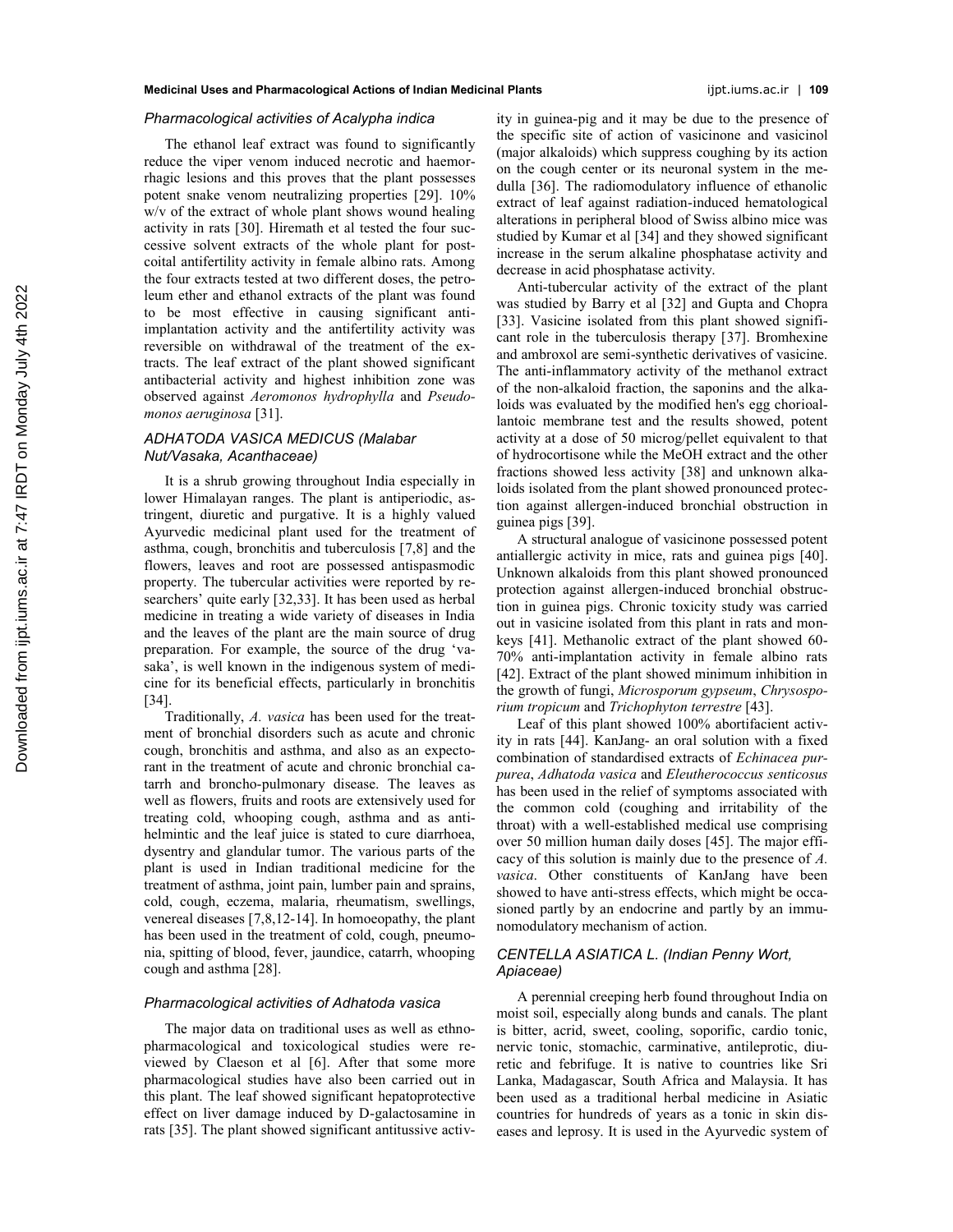medicine to treat various diseases and it considered to be one of rejuvenator drugs and it is said to improve the texture of skin, enhance memory and prolong life. The whole plant has been showed to be beneficial in improving memory and is reported to improve the general mental ability of mentally retarded [46].

In India, it is called "Mandukaparani" and used in folk medicine for leprosy, lumps, syphilis, and tuberculosis and to improve mental function. Reports from different places have revealed that, this plant has been used for wound healing, memory improvement, treating mental fatigue, bronchitis, asthma, dysentery, leucorrhoea, kidney trouble, urethritis, antiallergic and anticancer purposes, curing leucorrhea and toxic fever [7, 8]. In homoeopathy, the plant is used in ulceration of womb, eczema, elephantiasis, ascariasis and in granular cerviitis [28]. Active constituents of the plant are used as components of many drugs and cosmetic preparations worldwide in the field of skin care. In addition, Madecassol and Blastoestimulina are the most known pharmaceutical products that contain constituents of this plant as active ingredients [47].

#### *Pharmacological activities of Centella asiatica*

Methanol extracts of Whole plant parts of this plant was studied for immunomodulatory activity and the results showed that significant increases in the phagocytic index and total WBC count were observed and the F ratio of the phagocytic index was also significant and the study indicated that the plant has promising immunomodulatory activity [48]. Cognitive-enhancing effect has been observed in rats following oral administration of an aqueous extract of *C. asiatica* and this effect was associated with an antioxidant mechanism in the central nervous system [49].

The plant has also been used to treat rheumatic disorders, which suggested that it may have antiinflammatory effects [50]. Treatments with the extracts of *C. asiatica* during the early postnatal developmental stages in mice, when the higher brain centers are maturing, can produce long lasting beneficial effects on the mouse brain. Beneficial effects on cognitive functions are probably mediated through their effect on cholinergic system and by influencing the neuronal morphology [51].

Wijeeweera et al [52] reported that, several animal models of anxiety, provides strong support to the ayurvedic claim that the plant has anxiolytic activity and they suggest that this anxiolytic activity may be attributable in part to triterpene rich fractions within the plant extracts. Asiaticoside is clearly one of the active triterpenes, and is found in the plant in the largest amount, but there may be other active principles and some synergy between them and the whole plant activity may be important.

Jayashree et al [53] studied that the activities of antioxidant enzymes and anti-oxidant levels were found to be increased significantly in both the liver and kidney after oral treatment with crude methanolic extract of *C. asiatica* on lymphoma-bearing mice and it indicated that

it exhibited an anti-oxidant property in cell line induced lymphoma-bearing mice. Effects of the water extract on the formation of azoxymethane (AOM)-induced aberrant crypt foci (ACF) and intestinal tumorigenesis in male F344 rats were investigated by Bunpo et al [54] and they showed the extract has a chemopreventive effect on colon tumorigenesis. Abdul Hamid et al [55] studied the antioxidative activity of various extracts from different parts of the plant including leaves, petioles and roots, using three types of solvents (ethanol, water and light petroleum) using a linoleic acid model system and the thiobarbituric acid test and the study showed that ethanol is the best solvent for extracting antioxidative compounds from different parts (roots, petioles and leaves) of the plant.

Roots exhibited higher antioxidative activity than either leaves or petioles with all types of solvent used. Adriamycin, also known as doxorubicin, a potent antitumor antibiotic used for the treatment of a variety of soft and solid human malignancies. *C. asiatica* could enhance myocardial antioxidants and significantly prevent the heart from adriamycin induced oxidative stress and it could offer a useful support to the adriamycin therapy by acting as a cardio protective agent and thus prevented the extent of cardiac damage [56].

The total phenolic compounds found in the leaf, root and petioles of *C. asiatica* are the major contributions to the antioxidant activities [57]. The whole plant extracts of *C. asiatica* was found to reduce gastric lesions induced by ethanol in both the ex-vivo and in-vivo models. The accelerated recovery of potential difference after ethanol incubation in extract treated gastric mucosa with a concomitant reduction in ulcer lesion areas suggested that *C. asiatica* extract protects the gastric mucosa by improving the integrity of the mucosal lining and it may due to its strengthening action on gastric mucosal lining and the suppression of damaging effects of free radicals [58]. Cheng et al [59] studied the healing effects of water extract of the plant and the active constituent of *C. asiatica*, asiaticoside on acetic acid induced gastric ulcers (kissing ulcers) in rats and they suggested that the potential use of *C. asiatica* and its active ingredient are used as anti-gastric ulcers drugs.

Shukla et al [60] also revealed that asiaticoside exhibits significant wound healing activity in normal as well as delayed healing models. In their experiment they studied in streptozotocin diabetic rats, where healing is delayed, topical application of 0.4% solution of asiaticoside over punch wounds increased hydroxyproline content, tensile strength, collagen content and epithelisation thereby facilitating the healing. Wang et al [61] isolated pectin from *C. asiatica* by anion-exchange and gel-filtration chromatography with TLC and GLC analysis. They showed that with deacetylation and carboxyl-reduction, the pectin and its degraded product showed immunostimulating activity to different extent in vitro and it indicated that the carboxyl and acetyl groups play important roles in the expression of immunological activity.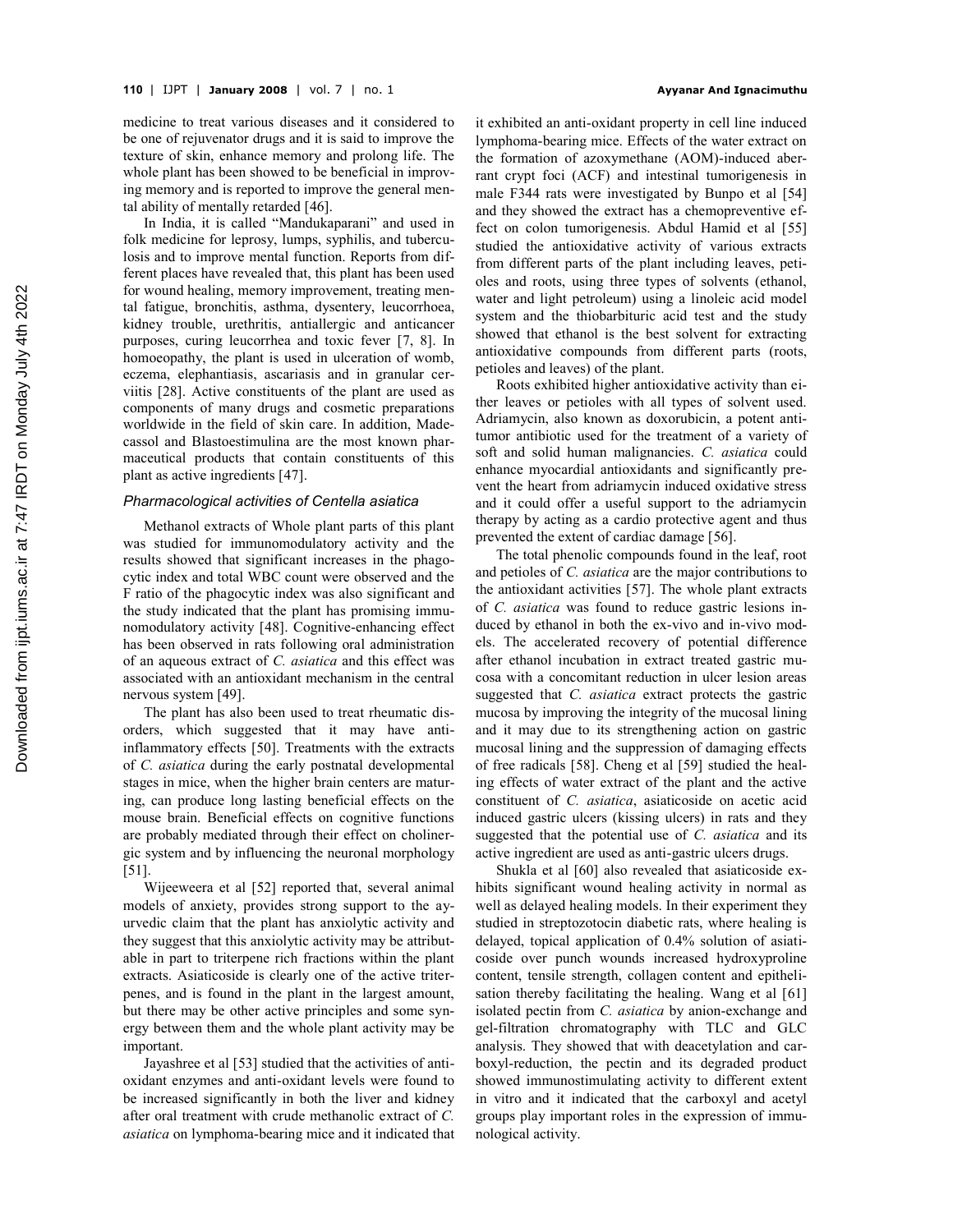# *CORIANDRUM SATIVUM L. (CORIANDER, APIACEAE)*

A glabrous, aromatic annula herb cultivated throughout India. The leaves are acrid, astringent, aromatic, analgesis, anti-inflammatory and styptic; fruits are aromatic, bitter, sweet, acrid, astingent, emollinet, thermogenic, anti-inflammatory, anthelmintic, stomachic, carminative, digestive, appetiser, constipating, diuretic, antipyretic,stimylant, expectorant and anodyne (Nadkarni; Warrier et al). Coriander is widely distributed and mainly cultivated for the seeds. The seeds contain an essential oil (up to 1%) and the monoterpenoid, linalool, is the main component [62]. Coriander seed is a popular spice and finely ground seed is a major ingredient of curry powder. The seeds are mainly responsible for the medical use of coriander and have been used as a drug for indigestion, against worms, rheumatism and pain in the joints [62]. In folk medicine, the seeds of coriander are used as an aromatic, carminative, stomachic, antispasmodic and against gastrointestinal complaints such as dyspepsia, flatulence and gastralgia. The seeds are also used as an ingredient in the laxative preparations to prevent stomach griping [7, 8]. In Morocco, coriander has been documented as a traditional treatment of diabetes, indigestion, flatulence, insomnia, renal disorders and loss of appetite, and as a diuretic and all parts of the plant are edible, but the fresh leaves and the dried seeds are the most common parts used in cooking [63]

#### *Pharmacological activities of Coriandrum sativum*

The seeds of coriander showed significant hypoglycemic activity by enhanced glycogenesis, glycolysis and decreased glycogenolysis and gluconeogenesis and may be due to increased utilization of glucose in liver glycogen synthesis and decreased degradation of glycogen to give blood sugar [64]). The biochemical effect of coriander seeds on lipid parameters in 1,2-dimethyl hydrazine (DMH) induced colon cancer in rats were studied by Chitra and Leelamma [65] and they showed that the concentrations of cholesterol and cholesterol to phospholipids ratio decreased while the level of phospholipid increased significantly in the DMH control group compared to the spice administered group. It proves that coriander plays a protective role against the deleterious effects in lipid metabolism in experimental colon cancer. The aqueous extract of seeds has anxiolytic effect and may have potential sedative and muscle relaxant effects [66].

Wangensteen et al [67] evaluated the extracts of different polarity from leaves and seeds of coriander and coriander oil for their antioxidant activity and they found between the total phenolic content in the extracts and antioxidant activity. They also observed that the coriander leaves showed stronger antioxidant activity than the seeds, and in both parts of coriander, the ethyl acetate extract contributed to the strongest activity and coriander have a potential natural antioxidant and thus inhibit unwanted oxidation processes. In the carotenoids fractions obtained from coriander etheric extract, bcarotene has been identified as the principal antioxidant component and the greater antioxidant effect of the whole coriander etheric extract in comparison to the component fractions suggests a possible synergistic effect [68]. They suggest that the coriander etheric extract could be considered as a promising source of bioactive substances. Melo et al [69] studied that the leaves and stem of coriander extracts contain phenolic acids and they are principle components responsible for the antioxidant activity.

Cortés-Eslava et al [70] investigated the antimutagenic activity of coriander juice against the mutagenic activity of 4-nitro-*o*-phenylenediamine, *m*phenylenediamine and 2-aminofluorene using the Ames reversion mutagenicity assay with the *S. typhimurium* TA98 strain as indicator organism. In this study the plant cell/microbe coincubation assay was used as the activating system for aromatic transformation and plant extract interaction. They showed the aqueous crude coriander juice significantly decreased the mutagenicity of metabolized aromatic amines and the chlorophyll content in vegetable juice was monitored and its concentration showed a positive correlation with the detected antimutagenic effect.

The aqueous extract of the seeds of coriander has a significant decrease in serum progesterone levels and anti-implantation effect on rats [71]. Seeds of coriander confers a dose-dependent protection against gross damaging action of ethanol and other necrotizing agents on gastric mucosa of rats and the histopathological assessment also revealed that pretreatment with coriander prevented congestion, hemorrhage, edema, necrosis, inflammatory and dysplastic changes, erosions and ulcerations caused by the destructive stimuli in the gastric tissue in a dose-dependent manner [72]. The crude aqueous extract of seeds increased diuresis, excretion of electrolytes and glomerular filtration rate in a dosedependent way and furosemide was more potent as a diuretic and saluretic [63].

Essential oils prepared from the seeds and immature leaves of coriander inhibit the growth of *Pseudomonas fragi*, *Escherichia coli*, *Salmonella typhimurium*, *Listeria monocytogenes*, *Staphylococcus aureus* and *Saccharomyces cerevisiae* in individual and mixed fractions such as essential oils of *Anethum graveolens* and *Eucalyptus dives* [73]. Eguale et al. [74] studied the *in vitro* anthelmintic activities of crude aqueous and hydroalcoholic extracts of the seeds of *coriander* on the egg and adult nematode parasite *Haemonchus contortus*. They showed better in vitro activity against adult parasites than the aqueous one and reduction in male worms was higher than female worms.

#### **DISCUSSION AND CONCLUSION**

Plants have formed the basis of sophisticated traditional medicine systems that have been in existence for thousands of years and continue to provide mankind with new remedies. From ancient literature to modern scientific records of traditional medicinal knowledge, there is evidence that plants supply the main medicinal source for peoples' healthcare in developing Asian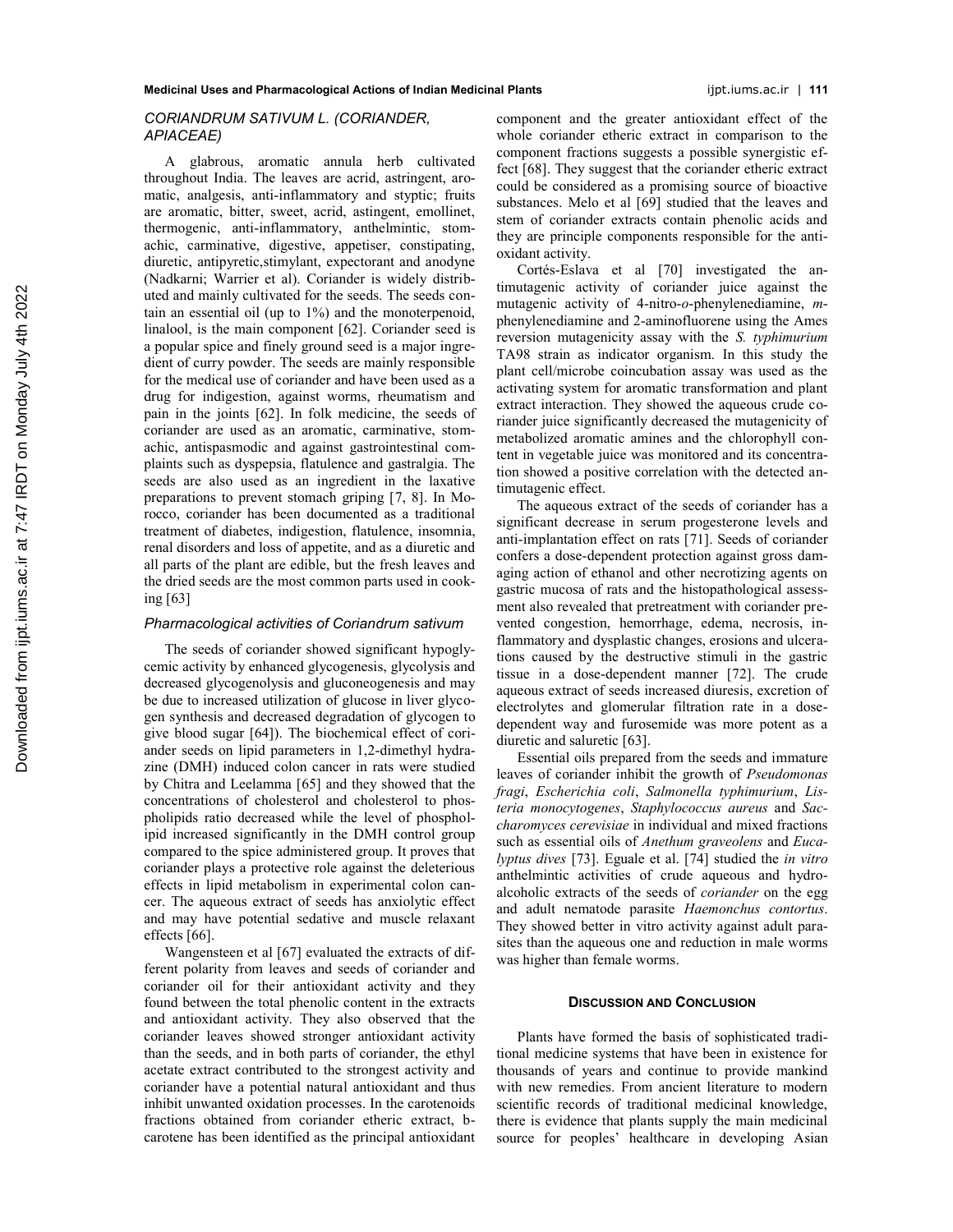countries [75]. According to the WHO, 80% of the world's population primarily those of developing countries rely on plant-derived medicines for their healthcare needs [76].

Research on medicinal plants and the search for plant-derived drugs require a multidisciplinary approach with integrated projects, financial and technical support, and a very carefully planned strategy. The aims should consider demands in terms of public health, preservation of biodiversity and the technical qualification of each laboratory or research group involved [2]. Renewed interest in traditional pharmacopoeias has meant that researchers are concerned not only with determining the scientific rationale for the plant's usage, but also with the discovery of novel compounds of pharmaceutical value [77]. Drug discovery from medicinal plants continues to provide new and important leads against various pharmacological targets including cancer, HIV/AIDS, Alzheimer's, malaria, and pain. Several natural product drugs of plant origin have either recently been introduced to the United States market, including arteether, galantamine, nitisinone, and tiotropium, or are currently involved in late-phase clinical trials [78].

Thus, the review ascertains the value of a great number of plants used in tribal medicine, which could be of considerable interest in the development of new drugs. The curative properties of drugs are due to the presence of complex chemical substances of varied composition (present as secondary plant metabolites) in one or more parts of these plants. This type of research must be promoted as a means for developing countries to understand the potential use of their plant resources, as well as a means to better promote basic healthcare.

This review showed that, the different parts of *Acalypha indica*, *Achyranthes aspera*, *Adhatoda vasica*, *Coriandrum saticum* and *Centella asiatica* exhibited various pharmacological activities on the basis of their use in traditional medicine. The potent chemical compounds found in the above plants are exciting advance in the search for the novel drugs. These plants are also proven to be very valuable to the discovery and utilization of medicinal natural products. The potential for the development of leads from the above plants for example, wound healing activity (*Acalypha indica*), antimycobacterial activity (*Adhatoda vasica*), antidiabetic activity (*Coriandrum saticum* and *Centella asiatica*). It is also clear that much needs to be discovered, both as to the active ingredients and their biological effects. The information summarized here is intended to serve as a reference tool to researchers in the fields of ethnopharmacology.

#### **REFERENCES**

- 1. Ernst E. The efficacy of herbal medicine an overview. *Fund Clin Pharmacol* 2005;19:405 – 409.
- 2. Rates SMK. Plants as source of drugs. *Toxicon* 2001;39:603 613.
- 3. Balasubramanian A, Ramalingam K, Krishnan S, Christina AJM. Anti-inflammatory activity of *Morus indica* Linn. *Iran J Pharmacol Ther* 2005;4:13-15.
- 4. WHO. Monographs on selected medicinal plants, Vol. I, World Health Organization, Geneva, 1996
- 5. Mahishi P, Srinivasa BH, Shivanna MB. Medicinal plant wealth of local communities in some villages in Shimoga District of Karnataka, India. *J Ethnopharmacol* 2005;98:307 - 312.
- 6. Claeson UP, Malmfors T, Wikman G, Bruhn JG. *Adhatoda vasica*: a critical review of ethnopharmacological and toxicological data. *J Ethnopharmacol* 2000;72:1–20.
- 7. Jain SK. Dictionary of Indian folk Medicine and Ethnobotany*,* New Delhi, Deep Publications. 1991.
- 8. Nadakarni AK. Indian Materia Medica, vol. I. Popular Prakashan, Bombay. 1976.
- 9. Chakraborty A, Brantner A, Mukainaka T, Nobukuni Y, Kuchide M, Konoshima T, Tokuda H, Nishino H. Cancer chemopreventive activity of *Achyranthes aspera* leaves on Epstein– Barr virus activation and two-stage mouse skin carcinogenesis. *Cancer Lett* 2002;177:1–5.
- 10. Singh V. Traditional remedies to treat asthma in the North West and Trans-Himalayan region in J. & K. state, *Fitoterapia* 1995;66:507–509.
- 11. Girach RD, Khan ASA. Ethnomedicinal uses of *Achyranthes aspera* leaves in Orissa (India). *Int J Pharmacog* 1992;30:113 – 115.
- 12. Kirtikar KR, Basu BD. Indian Medicinal Plants. International Book Distributors, Dehradun, India. 1935.
- 13. Chopra RN, Nayar SL, Chopra IC. Glossary of Indian medicinal plants. Publication and Information Directorate, Council of Scientific and Industrial Research, New Delhi, India, 1956.
- 14. Rastogi RP, Mehrotra BN. Compondium of Indian Medicinal Plants, Vol. I–V. Central Drug Research Institute, Lucknow and National Institute of Science Communication, New Delhi, India, 1990-1994.
- 15. Gokhale AB, Damre AS, Kulkarni KR, Saraf MN. Preliminary evaluation of anti-inflammatory and anti-arthritic activity of *S. lappa, A. speciosa* and *A. aspera*. *Phytomedicine* 2002;9:433– 437.
- 16. Vetrichelvan T, Jegadeesan M. Effect of alcohol extract of *Achyranthes aspera* Linn. on acute and subacute inflammation. *Phytother Res* 2003;17:77 – 79.
- Akhtar MS, Iqbal J. Evaluation of the hypoglycaemic effect of *Achyranthes aspera* in normal and alloxan0diabetic rabbits. *J Ethnopharmacol* 1991;31:49 – 57
- 18. Paul D, Bera S, Jana D, Maiti R, Ghosh D. In vitro determination of the contraceptive spermicidal activity of a composite extract of Achyranthes aspera and Stephania hernandifolia on human semen. *Contraception* 2006;73:284– 288.
- 19. Han ST, Un CC. Cardiac toxicity caused by *Achyranthes aspera*. Vet Hum Toxicol 2003;45:212 – 213.
- 20. Gupta SS, Bhagwat AW, Ram AK. Cardiac stimulant activity of the saponin of *Achyranthes aspera* (Linn). *Indian J Medical Res*  $1972; 60: 462 - 471.$
- 21. Pakrashi A, Bhattacharya N. Abortifacient principle of *Achyranthes aspera* L. *Indian J Exp Biol* 1977;15:856 – 858.
- 22. Tahiliani P, Kar A. *Achyranthes aspera* elevates thyroid hormone levels and decreases hepatic lipid peroxidation in male rats. *J Ethnopharmacol* 2000;71:527–532.
- 23. Vasudeva RY, Govinda RD, Babu S, Rao RA. Immunomodulatory activity of *Achyranthes aspera* on the elicitation of antigenspecific murine antibody response. *Pharm Biol* 2002;40:175 - 178.
- 24. Shibesh W, Makonnen E, Zerihun L, Debella A. Effect of *Achyranthes aspera* L. on fetal abortion, uterine and pituitary weights, serum lipids and hormones. *Afr J Health Sci*  $2002:6:108 - 112$ .
- 25. Vasudeva N, Sharma SK. Post-coital antifertility activity of *Achyranthes aspera* Linn. root. *J Ethnopharmacol* 2006;107:179 – 181.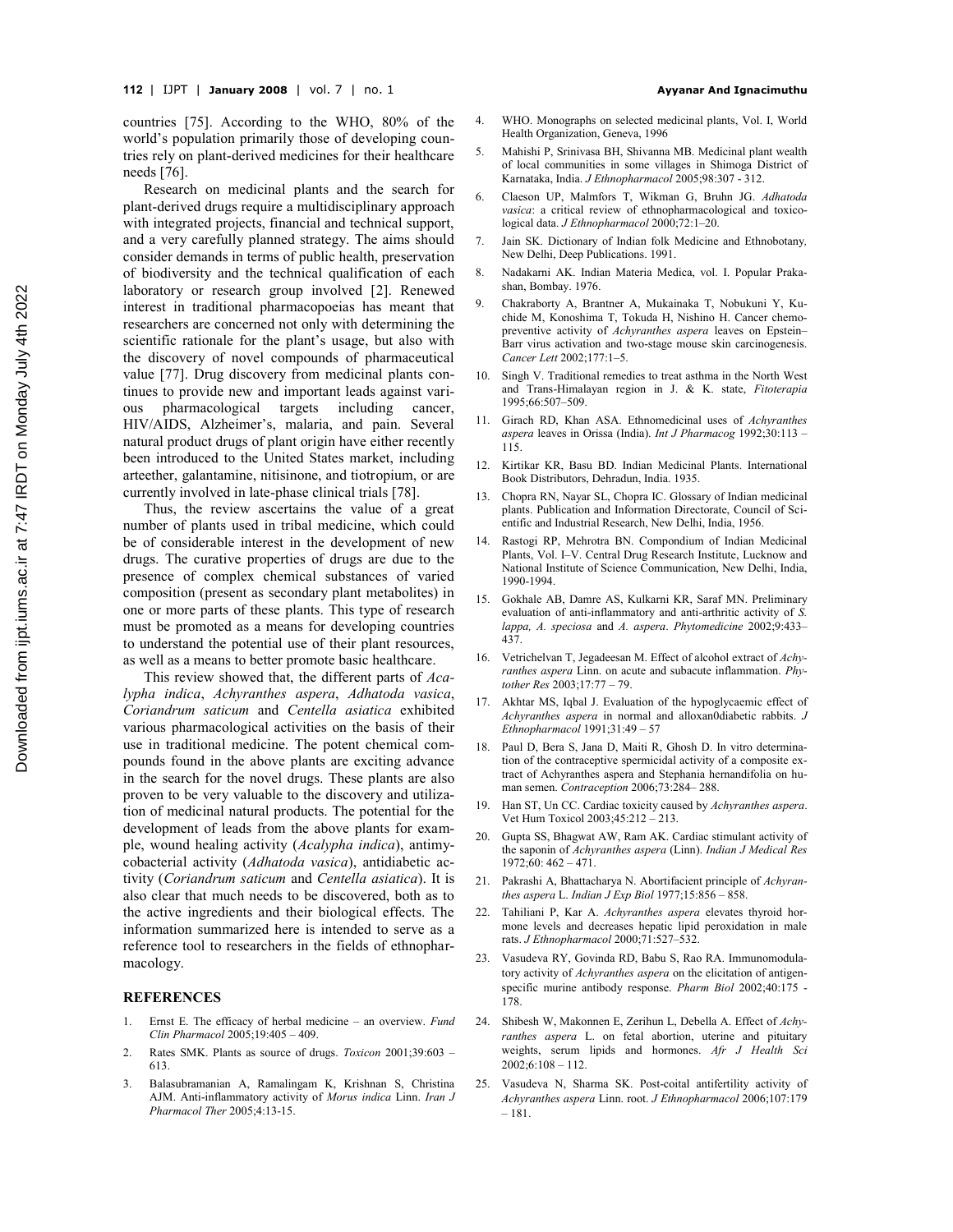#### **Medicinal Uses and Pharmacological Actions of Indian Medicinal Plants** in the state of indian in the state of the latter in the latter of the latter in the latter in the latter in the latter in the latter of the latter in

- 26. Sandhyakumari,K, Baby RG, Indira M. Impact of feeding ethanolic extracts of *Achyranthes aspera* Linn. on reproductive functions in male rats. *Indian J Exp Biol* 2002;40:1307 – 1309.
- 27. Shanmugasundaram KR, Seethapathy PG, Shanmugasundaram ER. Anna Pavala Sindhooram – an antiatherosclerotic Indian drug. *J Ethnopharmacol* 1983;7:247 – 265.
- 28. Asolkar LV, Kakkar KK, Chakra OJ. Second supplement to Glossary of Indian Medicinal Plants with active principles, Part I. Publication and Information Directorate (CSIR), Dr. K.S. Krishnan MArg. New Delhi, India, 1992.
- 29. Shirwaikar A, Rajendran K, Bodla R, Dinesh kumar C. Neutralization potential of *Viper russelli russelli* (Russell's viper) venom by ethanol leaf extract of *Acalypha indica*. *J Ethnopharmacol* 2004;94:267–273.
- 30. Suresh Reddy J, Rajeswara Rao P, Reddy MS. Wound healing effects of *Heliotropium indicum*, *Plumbagozeylanicum* and *Acalypha indica* in rats. *J Ethnopharmacol* 2002;79:249–251.
- 31. Perumal Samy R, Ignacimuthu S, Patric Raja D. Preliminary screening of ethnomedicinal plants from India. *J Ethnopharmacol* 1999;66:235–240.
- 32. Barry VC, Conalty ML, Rylance HJR. Antitubercular effect of an extract of *Adhatoda vasica*. *Nature* 1955;176:119 – 120.
- 33. Gupta, KC, Chopra IC. Anti-tubercular action of *Adhatoda va*sica (N.O. Acanthaceae). *Indian J Exp Biol* 1954;42:355 – 358.
- 34. Kumar A, Ram J, Samarth RM, Kumar M. Modulatory influence of *Adhatoda vasica* Nees leaf extract against gamma irradiation in Swiss albino mice. *Phytomedicine* 2005;12:285–293.
- 35. Bhattacharyya D, Pandit S, Jana U. Hepatoprotective activity of *Adhatoda vasica* aqueous leaf extract on d-galactosamineinduced liver damage in rats. *Fitoterapia* 2005;76:223– 225.
- 36. Dhuley JN. Antitussive effect of *Adhatoda* v*asica* extract on mechanical or chemical stimulation-induced coughing in animals. *J Ethnopharmacol* 1999;67:361–365.
- 37. Grange JM, Snell NJC. Activity of bromhexine and ambroxol, semi-synthetic derivatives of vasicine from the Indian shrub *Adhatoda vasica,* against *Mycobacterium tuberculosis* in vitro. *J Ethnopharmacol* 1996;50: 49-53.
- 38. Chakraborty A, Brantner AH. Study of alkaloids from *Adhatoda vasica* Nees on their antiinflammatory activity. *Phytother Res*  $2001;15:532 - 534.$
- 39. Dorsch W, Wagner H. New antiasthmatic drugs from traditional medicine? *Int J Allergy Appl Immunol* 1991;94:262 – 265.
- 40. Paliwa JK, Dwivedi AK, Singh S, Gupta RC. Pharmacokinetics and in-situ absorption studies of a new anti-allergic compound 73/602 in rats. *Int J Pharm* 2000;197:213-220.
- 41. Pahwa GS, Zutshi U, Atal CK. Chronic toxicity studies with vasicine from *Adhatoda vasica* Nees. in rats and monkeys. *Indian J Exp Biol* 1987;25:467 – 470.
- 42. Prakash AO, Saxena V, Shukla S, Tewari RK, Mathur S, Gupta A, Sharma S, Mathur R. Anti-implantation activity of some indigenous plants in rats. *Acta Eur Fertil* 1985;16:441 – 448.
- Quershi S, Rai MK, Agrawal SC. In vitro evaluation of inhibitory nature of extracts of 18-plant species of Chhindwara against 3-keratinophilic fungi. *Hindus Antibiot Bull* 1997;39:56 – 60.
- 44. Nath D, Sethi N, Singh RK, Jain AK. Commonly used Indian abortifacient plants with special reference to their teratologic effects in rats. *J Ethnopharmacol* 1992;36:147- 154.
- 45. Narimanian M, Badalyan B, Panosyan V, Gabrielyan E, Panossian A, Wikman G, Wagner H. Randomized trial of a fixed combination (KanJangs) of herbal extracts containing *Adhatoda vasica*, *Echinacea purpurea* & *Eleutherococcus senticosus* in patients with upper respiratory tract infections. *Phytomedicine* 2005;12:539–547.
- 46. Rao ASK, Rao K. Effect of Mandookaparni (Centella asiatica) on the general mental ability (Medhya) of mentally retarded children. Indian J Med Res 1973;8: 9– 16.
- 47. Randriamampionona D, Diallo B, Rakotoniriana F, Rabemanantsoa C, Cheuk K, Corbisier A, Mahillon J, Ratsimamanga S, El-Jaziri M. Comparative analysis of active constituents in Centella asiatica samples from Madagascar: Application for *ex situ*

conservation and clonal propagation. *Fitoterapia* 2007:78;482– 489.

- 48. Jayathirtha M, Mishra SH. Preliminary immunomodulatory activities of methanol extracts of *Eclipta alba* and *Centella asiatica. Phytomedicine* 2004;11:361–365.
- 49. Kumar MHV, Gupta YK. Effect of different extracts of *Centella asiatica* on cognition and markers of oxidative stress in rats. *J Ethnopharmacol* 2002;79:253 – 260.
- Howes MR, Houghton PJ. Plants used in Chinese and Indian traditional medicine for improvement of memory and cognitive function. *Pharmacol Biochem Behav* 2003;75:513–527.
- 51. Rao SB, Chetana M, Umadevi P. *Centella asia*tica treatment during postnatal period enhances learning and memory in mice. *Physiol Behav* 2005;86:449 – 457.
- 52. Wijeweera P, Arnason JT, Koszycki D, Merali Z. Evaluation of anxiolytic properties of Gotukola – (*Centella asiatica*) extracts and asiaticoside in rat behavioral models. *Phytomedicine* 2006;13:668–676.
- 53. Jayashree G, Muraleedhara GK, Sudarsla S, Jacob VB. Antioxidant activity of *Centella asiatica* on lymphoma-bearing mice. *Fitoterapia* 2003;74:431– 434.
- 54. Bunpo P, Kataoka K, Arimochi H, Nakayama H, Kuwahar T, BandoY, Izumic K, Vinitketkumnuen U, Ohnishi Y. Inhibitory effects of *Centella asiatica* on azoxymethane-induced aberrant crypt focus formation and carcinogenesis in the intestines of F344 rats. *Food Chem Toxicol* 2004; 42:1987–1997.
- 55. Abdul Hamid A, Shah Z, Muse R, Mohamed S. Characterisation of antioxidative activities of various extracts of *Centella asiatica* (L) Urban. *Food Chem* 2002;77:465–469.
- 56. Gnanapragasam A, Kumar Ebenezer K, Sathish V, Govindaraju P, Devaki T. Protective effect of *Centella asiatica* on antioxidant tissue defense system against adriamycin induced cardiomyopathy in rats. *Life Sci* 2004;76:585–597.
- 57. Zainol MK, Abd-Hamid A, Yusuf S, Muse R. Antioxidative activity and total phenolic compounds of leaf, root and petiole of four accessions of *Centella asiatica* (L.) Urban. *Food Chem* 2003;81:575–581.
- 58. Cheng CL, Koo MWL. Effects of *Centella asiatica* on ethanol induced gastric mucosal lesions in rats. *Life Sci* 2000;67: 2647– 2653.
- 59. Cheng CL, Guo JS, Luk J, Koo MWL. The healing effects of *Centella* extract and asiaticoside on acetic acid induced gastric ulcers in rats. *Life Sci* 2004;74:2237–2249.
- 60. Shukla A, Rasik AM, Jain GK, Shankar R, Kulshrestha DK, Dhawan BN. In vitro and in vivo wound healing activity of asiaticoside isolated from *Centella asiatica*. *J Ethnopharmacol* 1999;65:1–11.
- 61. Wang XS, Liu L, Fang JN. Immunological activities and structure of pectin from *Centella asiatica*. *Carbohydr Polym* 2005;60:95–101.
- 62. Wichtl MW. Herbal drugs and phytopharmaceuticals. Stuttgart: Medpharm GmbH Scientific Publishers. 1994.
- 63. Aissaoui A, El-Hilaly J, Israili ZH, Lyoussi B. Acute diuretic effect of continuous intravenous infusion of an aqueous extract of *Coriandrum sativum* L. in anesthetized rats. *J Ethnopharmacol* 2008;115:89–95.
- 64. Chitra S, Leelamma S. *Coriandrum sativum* mechanism of hypoglycemic action. *Food Chem* 1999;67:229–231.
- 65. Chitra S, Leelamma S. *Coriandrum sati*6*um* effect on lipid metabolism in 1,2-dimethyl hydrazine induced colon cancer. *J Ethnopharmacol* 2000;71:457–463.
- 66. Emamghoreishi M, Khasaki M, Aazam MF. *Coriandrum sativum*: evaluation of its anxiolytic effect in the elevated plusmaze. *J Ethnopharmacol* 2005;96:365 – 370.
- *67.* Wangensteen H, Samuelsen AB, Malterud KE. Antioxidant activity in extracts from coriander. *Food Chem* 2004;88:293– 297.
- 68. Guerra NB, Melo EA, Filho JM. Antioxidant compounds from coriander (Coriandrum sativum L.) etheric extract. *J Food Compost Anal* 2005;18: 193–199.